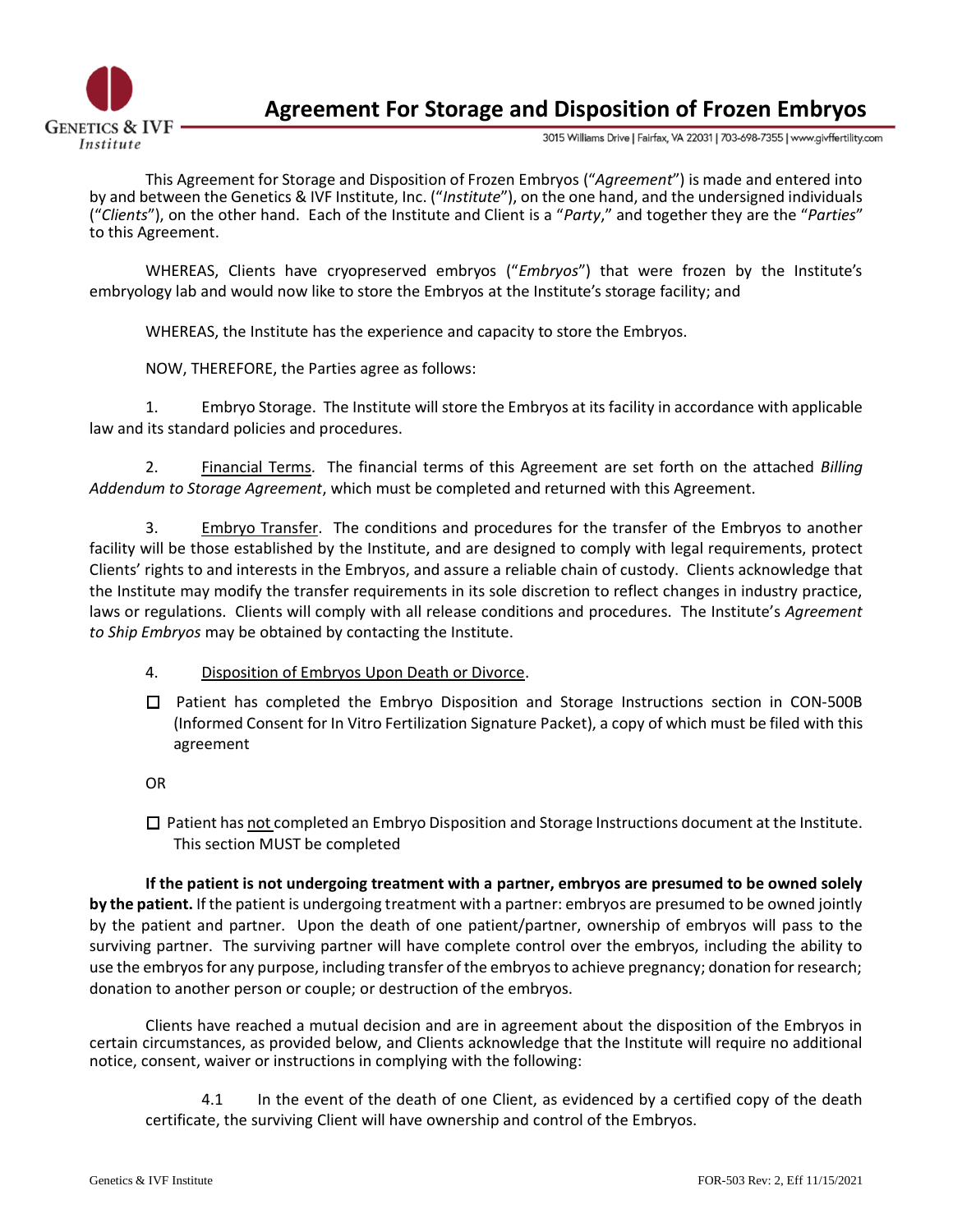

4.2 In the event of the death of both Clients, as evidenced by certified copies of the death certificates, it is the Clients' intention that the following individual or entity will have ownership and control of the Embryos:

| Name:    |               |
|----------|---------------|
| Address: | Telephone: __ |
|          | Email:        |

If the above-named individual or entity does not or cannot assume ownership and control of the Embryos, the Embryos will be disposed of by thawing with no further action, which will render the Embryos permanently and irretrievably unusable for any purpose.

4.3 In the event of legal separation or divorce of the Clients, ownership and control of the Embryos stored with the Institute are to be specified in a divorce decree or other legally binding document, a certified copy of which will be provided to the Institute. Absent such documentation, ownership will remain with both Clients.

## 4.4 **Clients may change these instructions in the future only by providing the Institute with new written instructions bearing the notarized signatures of both individuals.**

5. Termination. This Agreement will terminate and the Institute's responsibility for storage will cease upon the occurrence of any one or more of the following events:

5.1 The use of all of the Embryos for Client's treatment at the Institute, or the transfer of all of the Embryos to another facility by written authorization of Client as provided in Section 3, or the disposition of all of the Oocytes as provided in Section 4.

5.2 The Institute's receipt of a signed and notarized *Irrevocable Consent for Embryo Disposal*  covering all of the Embryos. The *Irrevocable Consent for Embryo Disposal* is available from the Institute upon request.

5.3 Clients' failure to provide all of the documentation reasonably required by the Institute to fulfill its duties under this Agreement, or upon the Institute's determination that the Embryos are not suitable for storage.

5.4 Clients' failure to pay storage or other fees within one hundred eighty (180) days after their due date. **It is imperative that Client notify the Institute of any change in address or other contact information.** Institute will send written notice, via U.S. Mail, of non-payment to the Client at Client's latest address on file at Institute. If a notice is returned for insufficient address or similar reason, or if no written response is received from either the Client or the Client's authorized representative, it is agreed that this Agreement is terminated.

5.5 One Party notifies the other Party that it wishes to terminate this Agreement, for any reason or for no reason. The notice must be given in writing at least thirty (30) days prior to the termination date.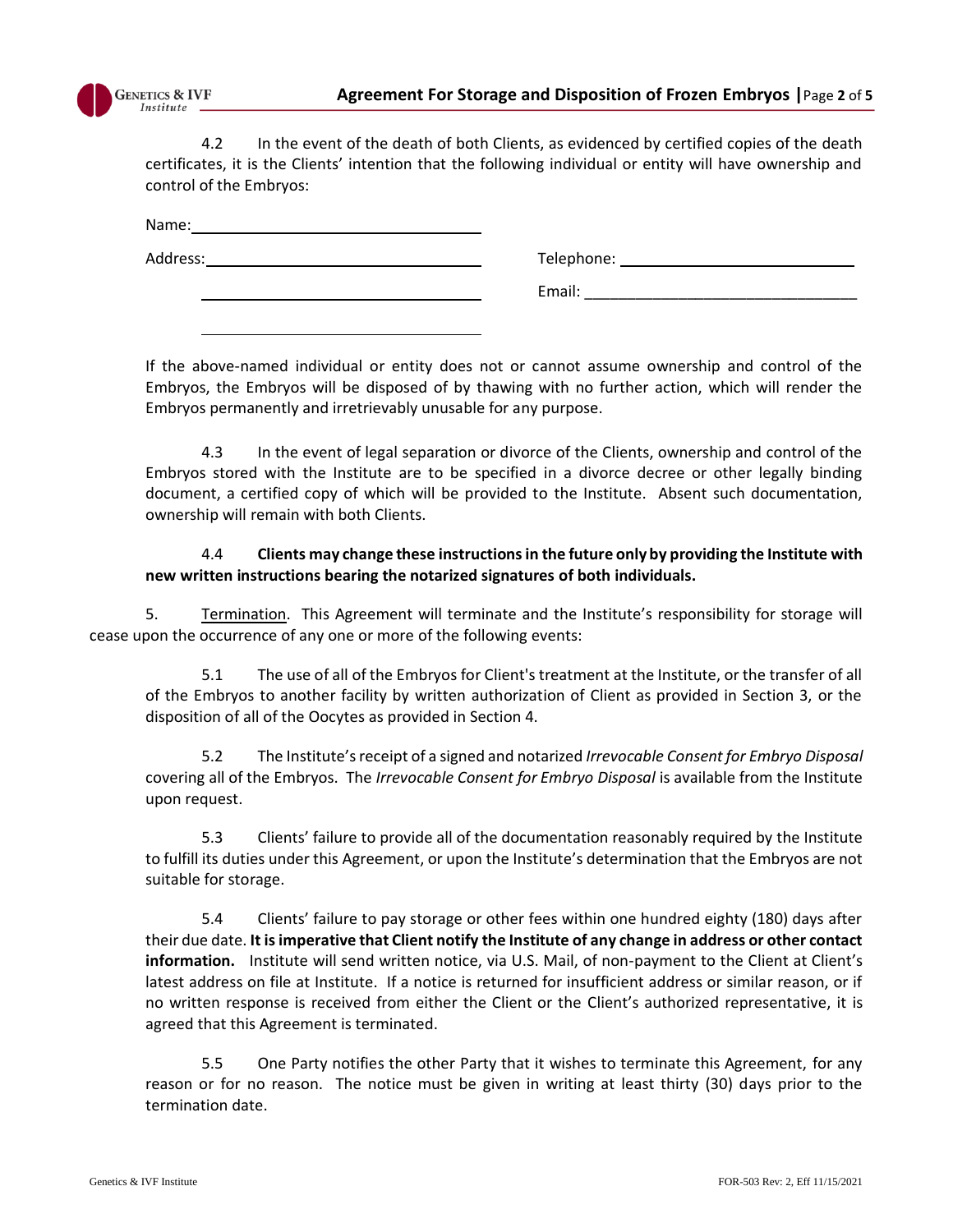

6. Effect of Termination. Upon termination of this Agreement for any reason:

6.1 All past due or current storage and other fees that have accrued through the date of termination will be payable by the Clients. If Clients have an annual or multi-year contract, the storage fee will be prorated over the storage period used based on the current monthly storage rate then in effect, an administrative fee applied, and the remainder, if any, will be refunded to the Clients.

6.2 If any Embryos are then in storage, Clients will make arrangements for transfer or other disposition of the Embryos, within thirty (30) days of the notice by either Party that this Agreement will terminate. Storage fees will continue to accrue until the Embryos are actually shipped or otherwise disposed of. The Institute will reasonably cooperate with the Clients in the transfer of the Embryos but will not be required to ship to another facility until Clients' outstanding balance, if any, has been paid in full.

6.3 If Embryos are then in storage and Clients do not make arrangements for transfer or other disposition of the Embryos within the specified period, or make payment of any outstanding balance when due, then the Embryos will deemed "abandoned" by Clients, and automatically become the sole and exclusive property of the Institute, all right, title, claim and interest therein being transferred, conveyed and delivered to the Institute by the execution of this Agreement. Abandoned Embryos may be discarded or used or donated for scientific or research purposes but will not be used to cause a pregnancy.

7. Governing Law; Dispute Resolution. The validity, performance and all matters relating to the effect of this Agreement and any amendment hereto shall be governed by the laws of the Commonwealth of Virginia and the federal laws of United States of America, without regard to any conflict of law rules. Any dispute arising under this Agreement will be resolved through binding arbitration by JAMS under the JAMS Streamlined Arbitration Rules and Procedures, conducted in Fairfax County, Virginia, the location of the Institute, and in accordance with the laws of the Commonwealth of Virginia, including, but not limited to standard of care issues, causation issues, damage issues, qualification of experts and rules of evidence. The decision of the arbitrator(s) will be binding and final and shall be enforceable in any court of competent jurisdiction. Any arbitration costs shall be borne equally between the Institute and the Clients. If, notwithstanding the Parties' agreement to arbitrate, any dispute becomes subject to a judicial proceeding, the Parties agree to waive trial by jury.

8. Retention of Information; Confidentiality. Clients acknowledge that the Institute may keep information about Clients and Clients' storage account on file indefinitely. Any information obtained during the term of this Agreement that may identify Clients will remain confidential and will only be disclosed to a third party with Clients' written permission or as required by law. Clients understand that if Clients requests transfer of the Embryos, the Institute will also transfer the accompanying Documents to the recipient. Clients acknowledge that the Institute is regulated by governmental agencies, and that representatives of those agencies may have the legal authority to inspect Clients' records. Clients acknowledge that photographs or videotapes may be taken of them or the Embryos as a permanent record and for identification.

9. Termination of the Institute Business. If the Institute terminates the operation of its storage facility, it will provide written notice to the Clients, and Clients will have at least thirty (30) days to make arrangements to transfer the Embryos and associated Documents to another storage facility, orto use or dispose of the Embryos in another way. If the Institute has not received instructions from Clients within the specified period, then the Institute will transfer its obligations and the Embryos and Documents to a similar storage facility. The Institute will provide Clients with the name and address of the new facility.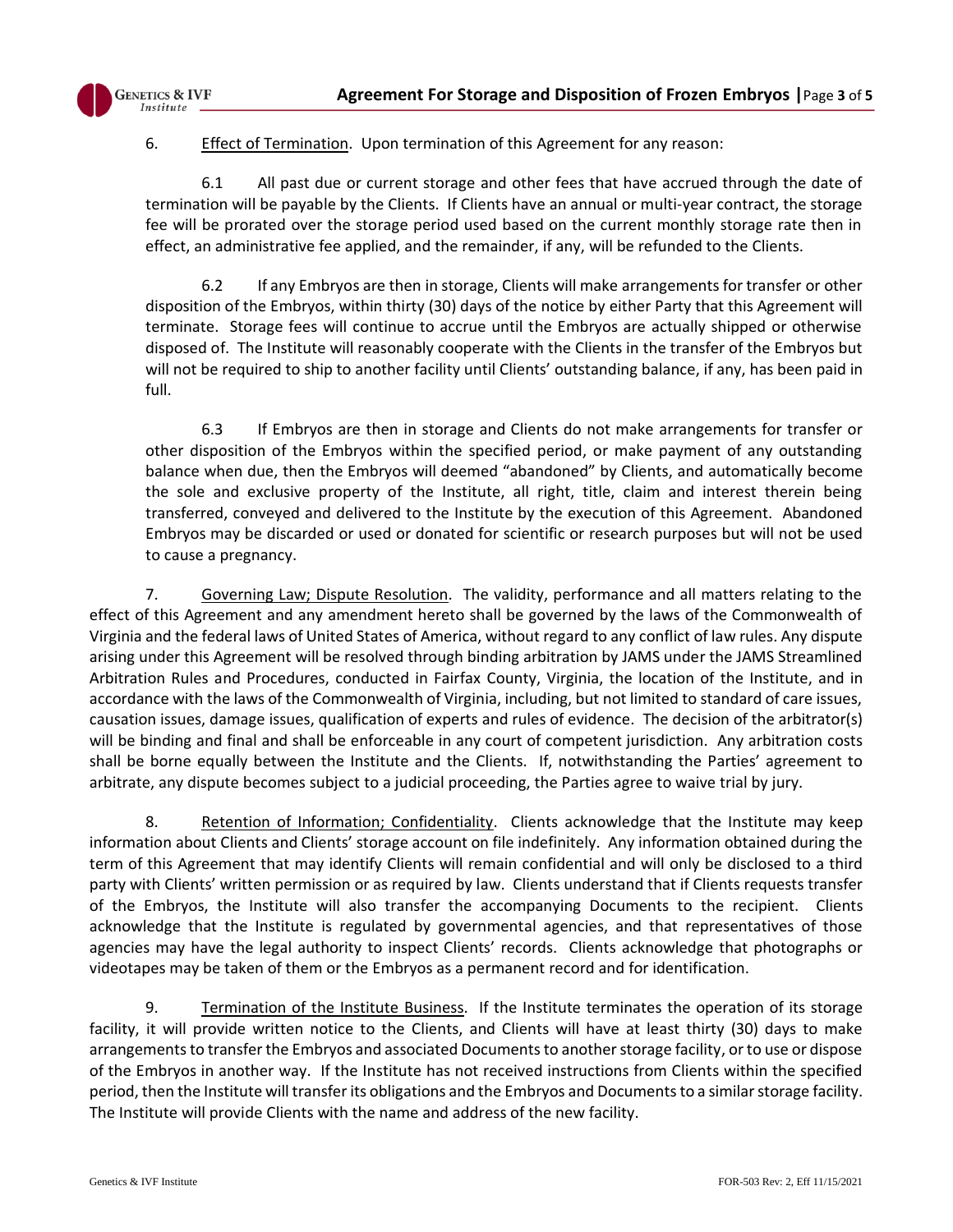

## 10. Release, Limitation of Liability and Indemnification.

10.1 Risks of Handling and Storage. Clients acknowledge that there are risks associated with handling and storing the Embryos, including without limitation monitoring system malfunction or failure, tank failure, and/or breakage or damage to the embryo container(s) or tank(s), all of which may result in damage to or complete loss of the Embryos. Having been advised of these risks, Clients agree to assume all such risks.

10.2 General Release. Clients assume all risks associated with the condition of the Embryos (other than the risk of the Institute's negligence, which is addressed in Section 10.3), pregnancy and pregnancy outcomes and the physical, mental or other characteristics of any child or children born as a result of the use of the Embryos, and hereby release the Institute and its owners, directors, officers, employees, affiliated entities and other representatives, together with their predecessors, successors and assigns (collectively, the "*Affiliates*") from all responsibility or liability related thereto.

10.3 Limitation of Damages. Clients and the Institute agree that in the event of loss or destruction of the Embryos by any cause whatsoever, damages as a result thereof would be highly conjectural and speculative and would be difficult to determine. Accordingly, pursuant to § 8.7-204(2) of the Virginia uniform commercial code, the Clients agree that if the Embryos are lost or destroyed by virtue of negligence by the Institute, Clients will be entitled to damages in the amount equal to the storage charge for the particular year in which the loss occurs, plus \$400.00 per Embryo lost, up to an aggregate maximum amount of U.S. \$2,000.00.

10.4 Indemnification. Clients will indemnify, defend and hold harmless the Institute and the Affiliates from any and all third party claims, demands, causes of action, charges, costs, expenses, obligations, damages and similar losses asserted against the Institute and arising out of the Institute's receipt, storage, shipping, handling, thawing, disposition and release of, and any other action taken or not taken in accordance with the terms of this Agreement and affecting, the Embryos.

11. Notices. Any notices to be provided to Client hereunder shall be sent to the address set forth beneath Client's signature on this Agreement or such other address as Client may request in writing be used for that purpose. Notice to the Institute shall be sent to the address on the Institute website. Notices will be deemed given when sent first class US mail with postage prepaid**. It is Client's responsibility to notify the Institute of any change of address; the Institute has no obligation to "track down" a Client who has moved, even if a notice to Client is returned as undeliverable.**

12. Headings. The headings used in this Agreement are for convenience only and shall not be used to interpret the intent of the Parties.

13. Severability of Provisions. If any provision of this Agreement is found to be invalid or unenforceable by any court or arbitrator, that provision shall be ineffective only to the extent that it is in contravention of applicable laws without invalidating the remaining provisions hereof, unless such invalidity and unenforceability would defeat an essential purpose of this Agreement.

14. Entire Agreement; Modification. This Agreement supersedes all prior agreements among the Parties and constitutes the entire agreement among the Parties with regard to the subject matter hereof. This Agreement cannot be amended, modified or assigned except by a written instrument executed by the Parties (and notarized, where applicable).